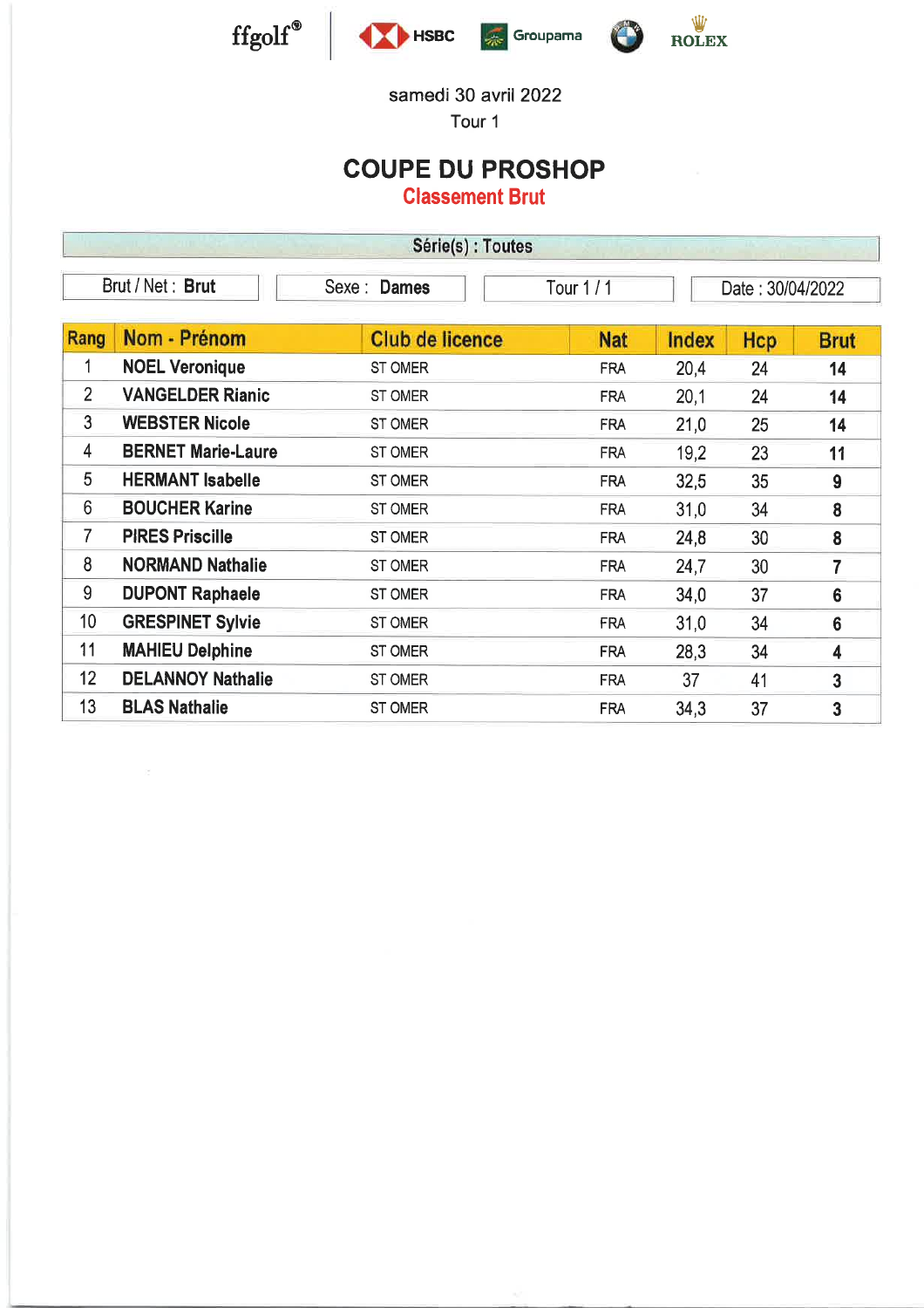

ş X. h,







### samedi 30 avril 2022

Tour <sup>1</sup>

## COUPE DU PROSHOP

Classement Brut

| Série(s) : Toutes                                                          |                                |                        |            |              |            |             |  |
|----------------------------------------------------------------------------|--------------------------------|------------------------|------------|--------------|------------|-------------|--|
| Brut / Net: Brut<br>Sexe: Messieurs<br><b>Tour 1/1</b><br>Date: 30/04/2022 |                                |                        |            |              |            |             |  |
|                                                                            |                                |                        |            |              |            |             |  |
| Rang                                                                       | Nom - Prénom                   | <b>Club de licence</b> | <b>Nat</b> | <b>Index</b> | <b>Hcp</b> | <b>Brut</b> |  |
| $\overline{1}$                                                             | <b>DEMAREST Pierre</b>         | ST OMER                | <b>FRA</b> | 4,4          | 7          | 33          |  |
| $\overline{2}$                                                             | <b>ANTROPE Nicolas</b>         | ST OMER                | <b>FRA</b> | 6,1          | 9          | 30          |  |
| 3                                                                          | <b>DELIC Gregory</b>           | ST OMER                | <b>FRA</b> | 3,1          | 5          | 26          |  |
| 4                                                                          | <b>SERGENT Cedric</b>          | ST OMER                | <b>FRA</b> | 13,2         | 16         | 22          |  |
| 5                                                                          | <b>GERU Désiré</b>             | ST OMER                | <b>FRA</b> | 13,9         | 17         | 21          |  |
| $6\phantom{a}$                                                             | <b>COUZIN Emmanuel</b>         | ST OMER                | <b>FRA</b> | 5,8          | 8          | 20          |  |
| $\overline{7}$                                                             | <b>BROUDOUX Bruno</b>          | ST OMER                | <b>FRA</b> | 19,9         | 24         | 19          |  |
| 8                                                                          | <b>MUGNER Alban</b>            | <b>BONDUES</b>         | <b>FRA</b> | 11,8         | 16         | 18          |  |
| 9                                                                          | <b>VANGELDER Philippe</b>      | ST OMER                | <b>FRA</b> | 20,1         | 24         | 18          |  |
| 10                                                                         | <b>EVERAERE Jean-Jacques</b>   | ST OMER                | <b>FRA</b> | 9,6          | 13         | 18          |  |
| 11                                                                         | <b>PIRES Roberto</b>           | ST OMER                | <b>FRA</b> | 11,8         | 16         | 18          |  |
| 12                                                                         | <b>SENECAT Dominique</b>       | ST OMER                | <b>FRA</b> | 14,0         | 17         | 15          |  |
| 13                                                                         | <b>HERMANT Pierre</b>          | ST OMER                | <b>FRA</b> | 17,1         | 21         | 15          |  |
| 14                                                                         | <b>LESCUYER Hervé</b>          | ST OMER                | <b>FRA</b> | 14,9         | 18         | 15          |  |
| 15                                                                         | <b>OMA BETOW Joseph</b>        | <b>BETHUNE</b>         | <b>FRA</b> | 19,6         | 24         | 14          |  |
| 16                                                                         | <b>MOLMY Hervé</b>             | ST OMER                | <b>FRA</b> | 15,1         | 18         | 14          |  |
| 17                                                                         | <b>BERNARD Jean-Paul</b>       | ST OMER                | <b>FRA</b> | 14,9         | 18         | 14          |  |
| 18                                                                         | <b>CHEVALIER Paul</b>          | ST OMER                | <b>FRA</b> | 16,3         | 20         | 14          |  |
| 19                                                                         | <b>DURAND Jean-Jacques</b>     | ST OMER                | <b>FRA</b> | 21,1         | 26         | 14          |  |
| 20                                                                         | <b>LECOMTE François-Xavier</b> | ST OMER                | <b>FRA</b> | 18,5         | 22         | 13          |  |
| 21                                                                         | <b>DISSAUX Olivier</b>         | ST OMER                | <b>FRA</b> | 24,2         | 30         | 13          |  |
| 22                                                                         | <b>MERIAUX Jean Charles</b>    | <b>WIMEREUX</b>        | <b>FRA</b> | 22,6         | 28         | 13          |  |
| 23                                                                         | <b>LALOUX Patrick</b>          | ST OMER                | <b>FRA</b> | 22,3         | 27         | 13          |  |
| 24                                                                         | <b>DUPONT Laurent</b>          | ST OMER                | <b>FRA</b> | 23,8         | 29         | 12          |  |
| 25                                                                         | <b>POUILLE Pascal</b>          | ST OMER                | <b>FRA</b> | 18,1         | 22         | 12          |  |
| 26                                                                         | <b>DESCHODT Emmanuel</b>       | ST OMER                | <b>FRA</b> | 18,7         | 23         | 12          |  |
| 27                                                                         | <b>BERNET Didier</b>           | ST OMER                | <b>FRA</b> | 22,0         | 27         | 12          |  |
| 28                                                                         | <b>DEVOS Patrick</b>           | ST OMER                | <b>FRA</b> | 24,8         | 30         | 12          |  |
| 29                                                                         | <b>NORMAND Christophe</b>      | ST OMER                | <b>FRA</b> | 22,4         | 27         | 12          |  |
| 30                                                                         | <b>GRESPINET Franck</b>        | ST OMER                | <b>FRA</b> | 23,6         | 29         | 11          |  |
| 31                                                                         | <b>PETITPRE Gabriel</b>        | ST OMER                | <b>FRA</b> | 28,2         | 35         | 11          |  |
| 32                                                                         | <b>JENDROWIAK Alain</b>        | ST OMER                | <b>FRA</b> | 20,4         | 25         | 10          |  |
|                                                                            |                                |                        |            |              |            |             |  |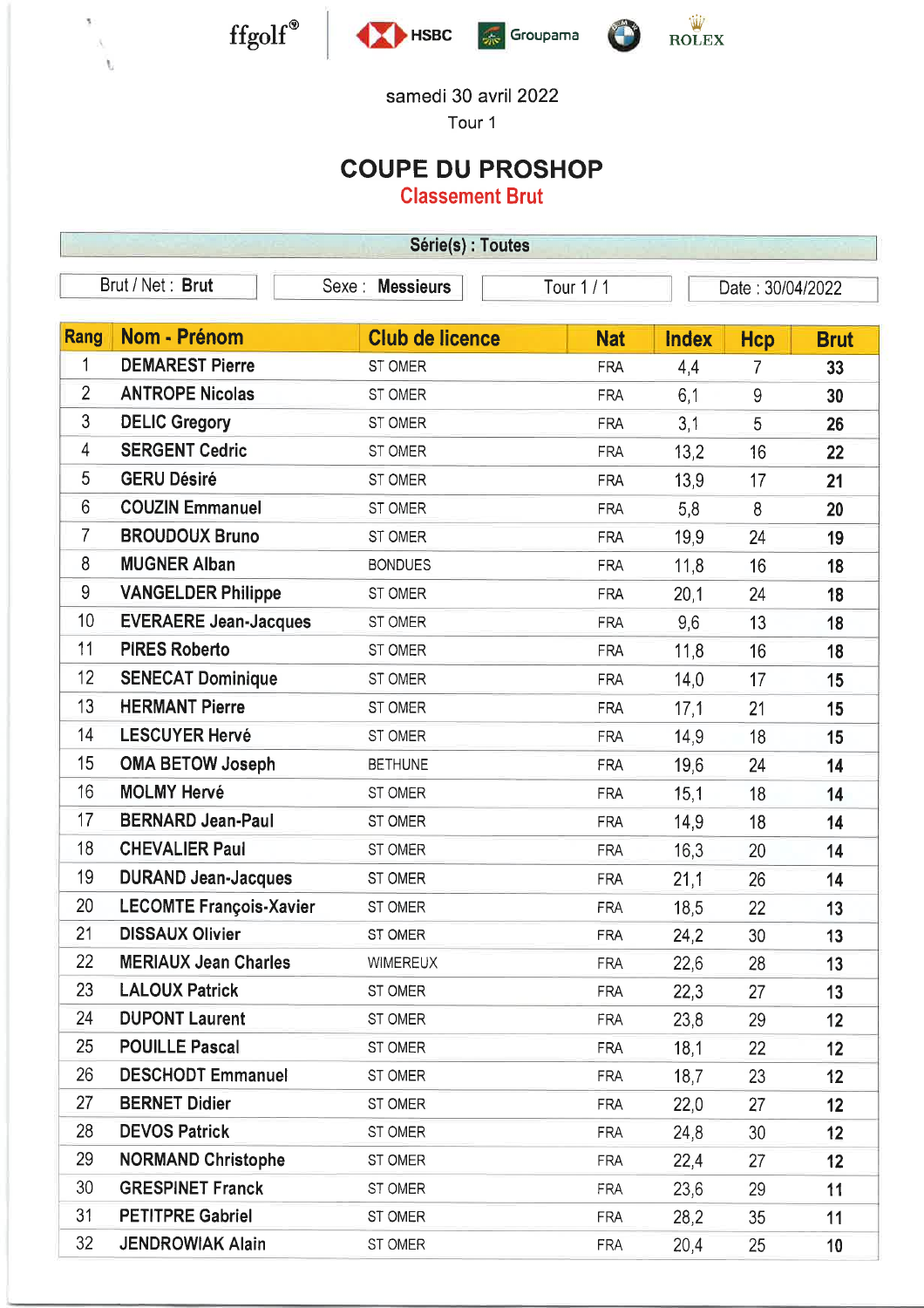| Rang            | Nom - Prénom                | <b>Club de licence</b> | <b>Nat</b> | <b>Index</b> | Hcp | <b>Brut</b>    |
|-----------------|-----------------------------|------------------------|------------|--------------|-----|----------------|
| 33 <sup>1</sup> | <b>NOEL Alain</b>           | <b>ST OMER</b>         | <b>FRA</b> | 16,6         | 20  | 10             |
| 34              | <b>PESTRE Pascal</b>        | <b>WIMEREUX</b>        | <b>FRA</b> | 19,8         | 24  | 10             |
| 35              | <b>NORMAND Baptiste</b>     | <b>ST OMER</b>         | <b>FRA</b> | 22,3         | 27  | 9              |
| 36              | <b>CLEANDRE Daniel</b>      | <b>ST OMER</b>         | <b>FRA</b> | 33,2         | 36  | 9              |
| 37              | <b>DUMONT Gerard</b>        | <b>ST OMER</b>         | <b>FRA</b> | 26,8         | 33  | 7              |
| 38              | <b>FASQUELLE Grégory</b>    | <b>ST OMER</b>         | <b>FRA</b> | 18,8         | 23  | 7              |
| 39              | <b>BLAS Eric</b>            | <b>ST OMER</b>         | <b>FRA</b> | 26,9         | 33  | 7              |
| 40              | <b>PILOT Pierre</b>         | <b>ST OMER</b>         | <b>FRA</b> | 25,1         | 31  | $6\phantom{1}$ |
| 41              | <b>VINCETTE Dominique</b>   | ST OMER                | <b>FRA</b> | 33,5         | 37  | 6              |
| 42              | <b>DELATTRE Christophe</b>  | ST OMER                | <b>FRA</b> | 38           | 43  | 6              |
| 43              | <b>GERARDI Guy-Philippe</b> | ST OMER                | <b>FRA</b> | 30.4         | 33  | 5              |
| 44              | <b>BERTELOOT Rene</b>       | ST OMER                | <b>FRA</b> | 33,0         | 36  | 5              |
| 45              | <b>DESOUTTER Sébastien</b>  | <b>ST OMER</b>         | <b>FRA</b> | 39           | 44  | $\cdots$       |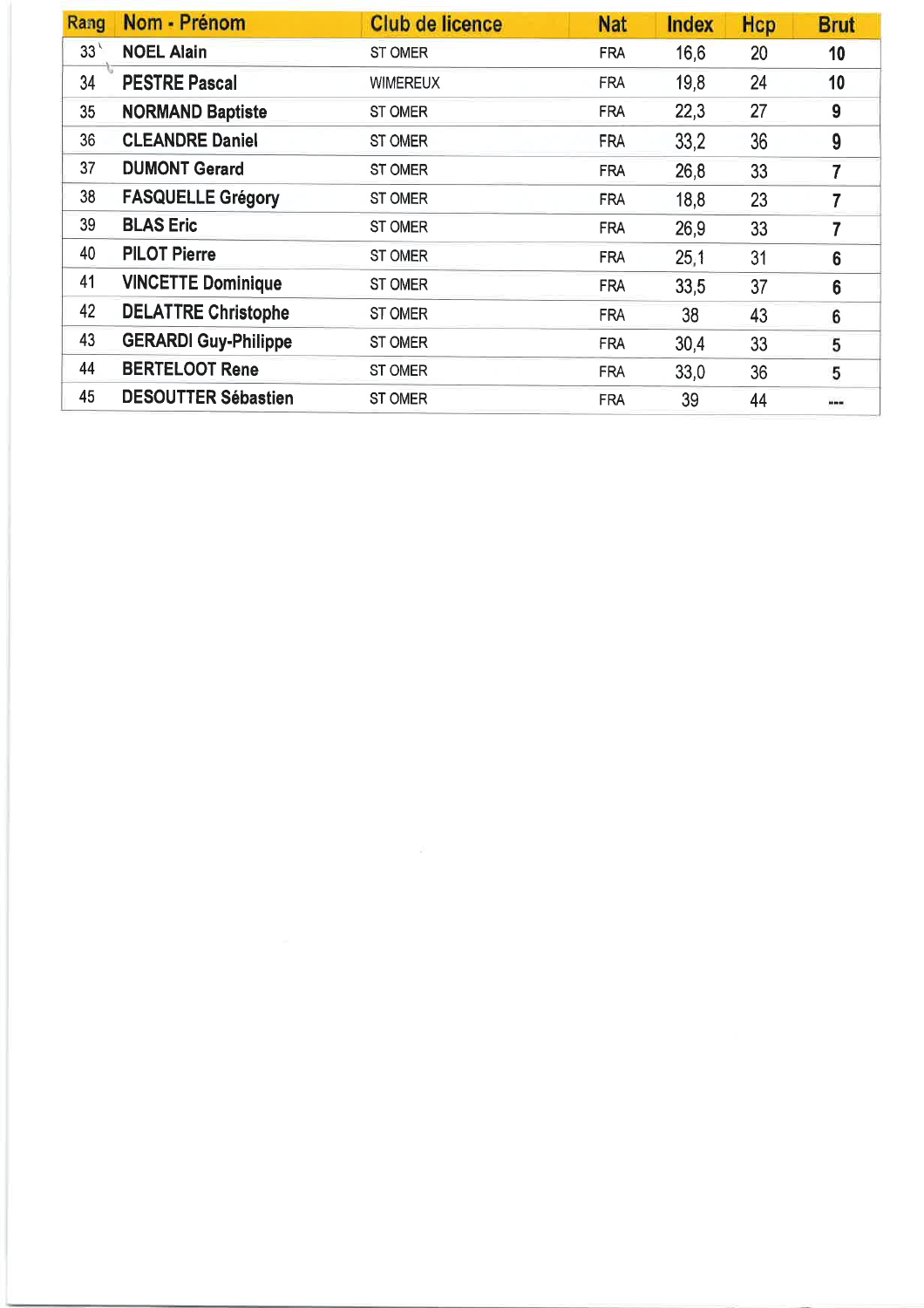





Tour <sup>1</sup>

## COUPE DU PROSHOP

|                | Série(s) : Série 1<br><b>CALLED BAR</b> |                            |            |              |                  |            |  |  |  |
|----------------|-----------------------------------------|----------------------------|------------|--------------|------------------|------------|--|--|--|
|                | Brut / Net: Net                         | <b>Messieurs</b><br>Sexe : | Tour 1 / 1 |              | Date: 30/04/2022 |            |  |  |  |
| Rang           | Nom - Prénom                            | <b>Club de licence</b>     | <b>Nat</b> | <b>Index</b> | Hcp              | <b>Net</b> |  |  |  |
|                | <b>DEMAREST Pierre</b>                  | ST OMER                    | <b>FRA</b> | 44           |                  | 40         |  |  |  |
| $\overline{2}$ | <b>ANTROPE Nicolas</b>                  | <b>ST OMER</b>             | <b>FRA</b> | 6.1          | 9                | 39         |  |  |  |
| 3              | <b>MUGNER Alban</b>                     | <b>BONDUES</b>             | <b>FRA</b> | 11,8         | 16               | 34         |  |  |  |
| 4              | <b>PIRES Roberto</b>                    | <b>ST OMER</b>             | <b>FRA</b> | 11,8         | 16               | 33         |  |  |  |
| 5              | <b>DELIC Gregory</b>                    | <b>ST OMER</b>             | <b>FRA</b> | 3,1          | 5                | 31         |  |  |  |
| 6              | <b>EVERAERE Jean-Jacques</b>            | <b>ST OMER</b>             | <b>FRA</b> | 9,6          | 13               | 30         |  |  |  |
| 7              | <b>COUZIN Emmanuel</b>                  | <b>ST OMER</b>             | <b>FRA</b> | 5,8          | 8                | 26         |  |  |  |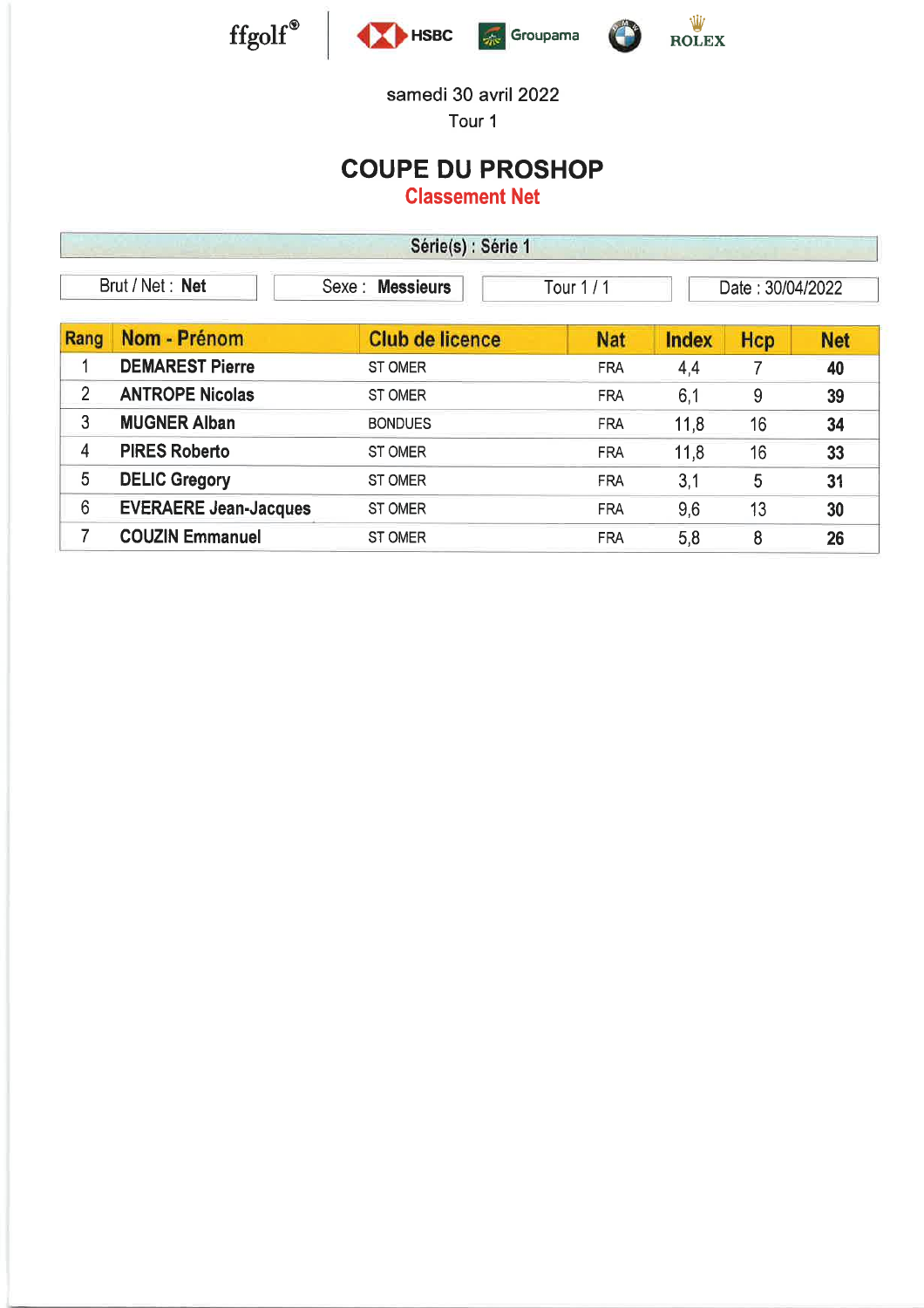







Tour <sup>1</sup>

## COUPE DU PROSHOP

| Série(s) : Série 2 |                                                                      |                        |            |              |            |            |  |
|--------------------|----------------------------------------------------------------------|------------------------|------------|--------------|------------|------------|--|
|                    | Brut / Net : Net<br>Sexe : Messieurs<br>Tour 1/1<br>Date: 30/04/2022 |                        |            |              |            |            |  |
|                    |                                                                      |                        |            |              |            |            |  |
| <b>Rang</b>        | Nom - Prénom                                                         | <b>Club de licence</b> | <b>Nat</b> | <b>Index</b> | <b>Hcp</b> | <b>Net</b> |  |
| 1                  | <b>BROUDOUX Bruno</b>                                                | ST OMER                | <b>FRA</b> | 19,9         | 24         | 42         |  |
| $\overline{2}$     | <b>DEVOS Patrick</b>                                                 | ST OMER                | <b>FRA</b> | 24,8         | 30         | 41         |  |
| 3                  | <b>DISSAUX Olivier</b>                                               | ST OMER                | <b>FRA</b> | 24,2         | 30         | 40         |  |
| 4                  | <b>DURAND Jean-Jacques</b>                                           | ST OMER                | <b>FRA</b> | 21,1         | 26         | 39         |  |
| 5                  | <b>GRESPINET Franck</b>                                              | ST OMER                | <b>FRA</b> | 23,6         | 29         | 38         |  |
| 6                  | <b>MERIAUX Jean Charles</b>                                          | <b>WIMEREUX</b>        | <b>FRA</b> | 22,6         | 28         | 38         |  |
| 7                  | <b>VANGELDER Philippe</b>                                            | ST OMER                | <b>FRA</b> | 20,1         | 24         | 38         |  |
| 8                  | <b>SERGENT Cedric</b>                                                | ST OMER                | <b>FRA</b> | 13,2         | 16         | 37         |  |
| 9                  | <b>PETITPRE Gabriel</b>                                              | ST OMER                | <b>FRA</b> | 28,2         | 35         | 37         |  |
| 10                 | <b>DUPONT Laurent</b>                                                | ST OMER                | <b>FRA</b> | 23,8         | 29         | 36         |  |
| 11                 | <b>LALOUX Patrick</b>                                                | ST OMER                | <b>FRA</b> | 22,3         | 27         | 36         |  |
| 12                 | <b>GERU Désiré</b>                                                   | ST OMER                | <b>FRA</b> | 13,9         | 17         | 36         |  |
| 13                 | <b>BERNET Didier</b>                                                 | ST OMER                | <b>FRA</b> | 22,0         | 27         | 35         |  |
| 14                 | <b>OMA BETOW Joseph</b>                                              | <b>BETHUNE</b>         | <b>FRA</b> | 19,6         | 24         | 34         |  |
| 15                 | <b>HERMANT Pierre</b>                                                | ST OMER                | <b>FRA</b> | 17,1         | 21         | 34         |  |
| 16                 | <b>NORMAND Baptiste</b>                                              | ST OMER                | <b>FRA</b> | 22,3         | 27         | 32         |  |
| 17                 | <b>LECOMTE François-Xavier</b>                                       | ST OMER                | <b>FRA</b> | 18,5         | 22         | 32         |  |
| 18                 | <b>NORMAND Christophe</b>                                            | ST OMER                | <b>FRA</b> | 22,4         | 27         | 32         |  |
| 19                 | <b>BERNARD Jean-Paul</b>                                             | ST OMER                | <b>FRA</b> | 14,9         | 18         | 31         |  |
| 20                 | <b>CHEVALIER Paul</b>                                                | ST OMER                | <b>FRA</b> | 16,3         | 20         | 31         |  |
| 21                 | <b>PESTRE Pascal</b>                                                 | <b>WIMEREUX</b>        | <b>FRA</b> | 19,8         | 24         | 31         |  |
| 22                 | <b>POUILLE Pascal</b>                                                | ST OMER                | <b>FRA</b> | 18,1         | 22         | 30         |  |
| 23                 | <b>DESCHODT Emmanuel</b>                                             | ST OMER                | <b>FRA</b> | 18,7         | 23         | 30         |  |
| 24                 | <b>LESCUYER Hervé</b>                                                | ST OMER                | <b>FRA</b> | 14,9         | 18         | 30         |  |
| 25                 | <b>PILOT Pierre</b>                                                  | ST OMER                | <b>FRA</b> | 25,1         | 31         | 30         |  |
| 26                 | <b>SENECAT Dominique</b>                                             | ST OMER                | <b>FRA</b> | 14,0         | 17         | 29         |  |
| 27                 | <b>MOLMY Hervé</b>                                                   | ST OMER                | <b>FRA</b> | 15,1         | 18         | 29         |  |
| 28                 | <b>NOEL Alain</b>                                                    | ST OMER                | <b>FRA</b> | 16,6         | 20         | 28         |  |
| 29                 | <b>JENDROWIAK Alain</b>                                              | ST OMER                | <b>FRA</b> | 20,4         | 25         | 27         |  |
| 30                 | <b>DUMONT Gerard</b>                                                 | ST OMER                | <b>FRA</b> | 26,8         | 33         | 26         |  |
| 31                 | <b>BLAS Eric</b>                                                     | ST OMER                | <b>FRA</b> | 26,9         | 33         | 26         |  |
| 32                 | <b>FASQUELLE Grégory</b>                                             | ST OMER                | <b>FRA</b> | 18,8         | 23         | 24         |  |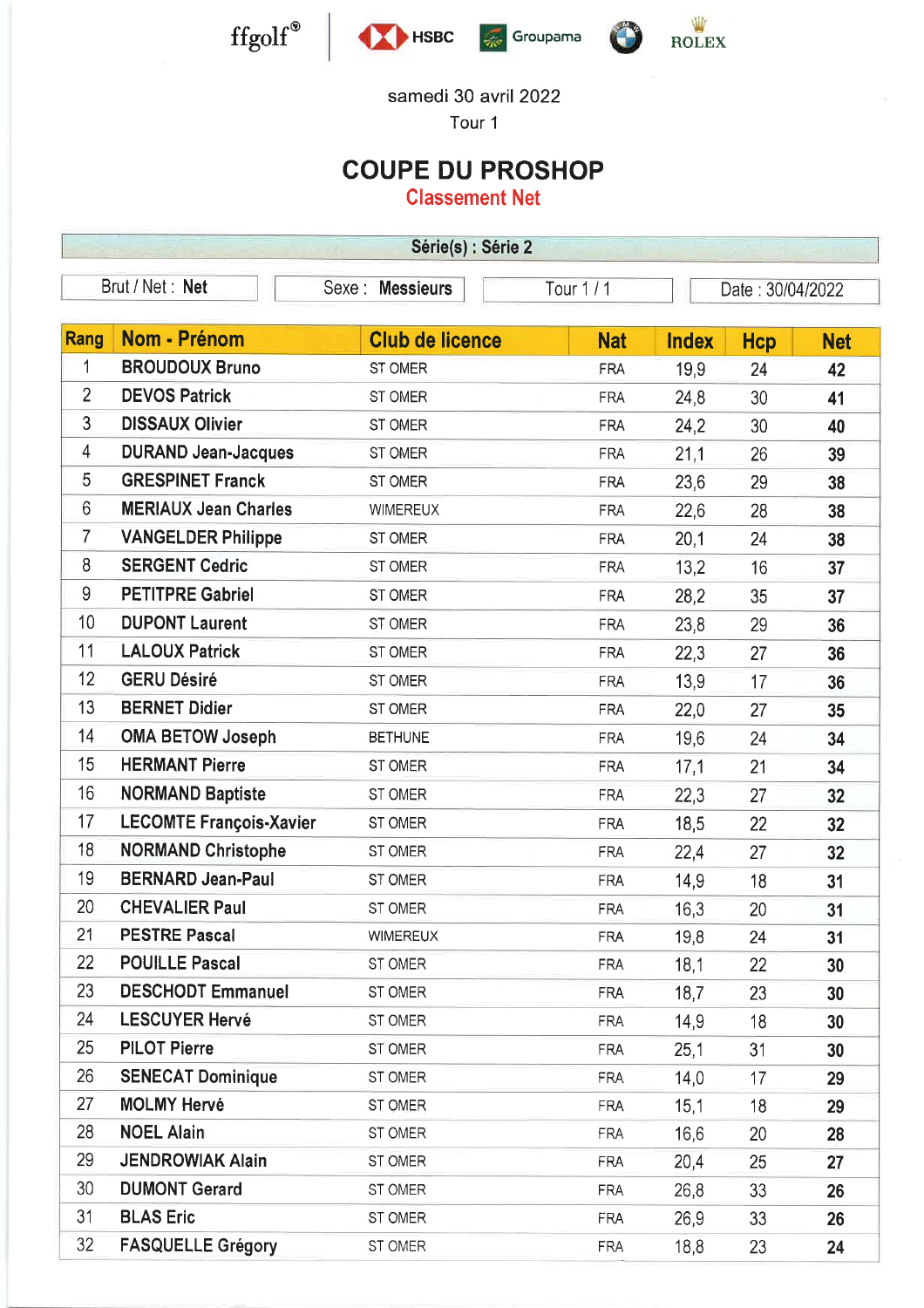







Tour <sup>1</sup>

## COUPE DU PROSHOP

| Série(s) : Série 2 |                           |                        |            |              |                  |            |  |  |
|--------------------|---------------------------|------------------------|------------|--------------|------------------|------------|--|--|
|                    | Brut / Net: Net           | Sexe : Dames           | Tour $1/1$ |              | Date: 30/04/2022 |            |  |  |
| Rang               | Nom - Prénom              | <b>Club de licence</b> | <b>Nat</b> | <b>Index</b> | Hcp              | <b>Net</b> |  |  |
|                    | <b>WEBSTER Nicole</b>     | <b>ST OMER</b>         | <b>FRA</b> | 21,0         | 25               | 37         |  |  |
| $\overline{2}$     | <b>NOEL Veronique</b>     | <b>ST OMER</b>         | <b>FRA</b> | 20,4         | 24               | 36         |  |  |
| 3                  | <b>BERNET Marie-Laure</b> | <b>ST OMER</b>         | <b>FRA</b> | 19,2         | 23               | 33         |  |  |
| 4                  | <b>VANGELDER Rianic</b>   | <b>ST OMER</b>         | <b>FRA</b> | 20,1         | 24               | 33         |  |  |
| 5                  | <b>PIRES Priscille</b>    | <b>ST OMER</b>         | <b>FRA</b> | 24,8         | 30               | 32         |  |  |
| 6                  | <b>NORMAND Nathalie</b>   | <b>ST OMER</b>         | <b>FRA</b> | 24,7         | 30               | 31         |  |  |
| 7                  | <b>MAHIEU Delphine</b>    | <b>ST OMER</b>         | <b>FRA</b> | 28,3         | 34               | 22         |  |  |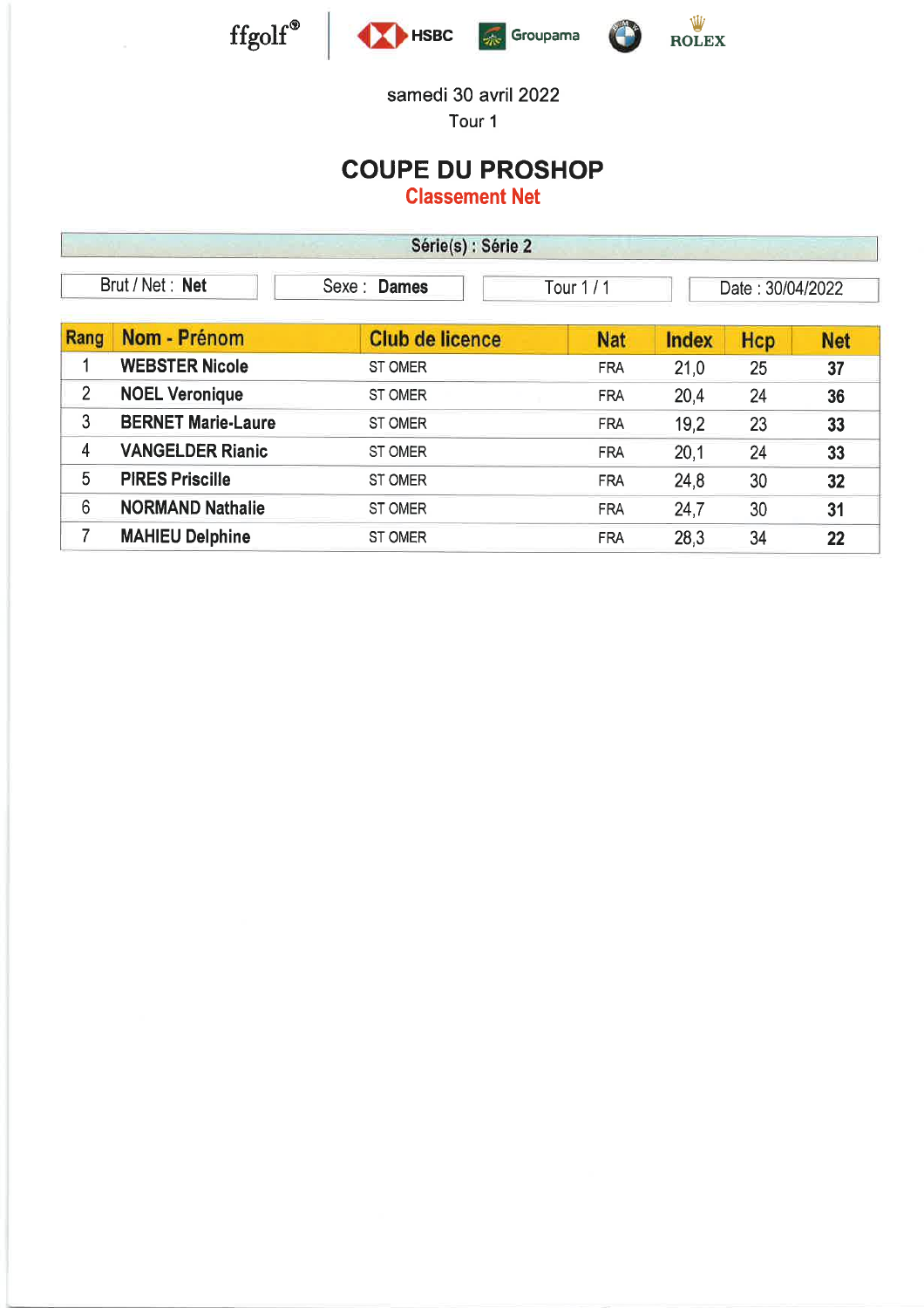





Tour <sup>1</sup>

## COUPE DU PROSHOP

|                 | Série(s) : Série 3          |                                         |            |              |                  |            |  |  |  |
|-----------------|-----------------------------|-----------------------------------------|------------|--------------|------------------|------------|--|--|--|
| Brut / Net: Net |                             | <b>Messieurs</b><br>Sexe:<br>Tour 1 / 1 |            |              | Date: 30/04/2022 |            |  |  |  |
| Rang            | Nom - Prénom                | <b>Club de licence</b>                  | <b>Nat</b> | <b>Index</b> | Hcp              | <b>Net</b> |  |  |  |
|                 | <b>CLEANDRE Daniel</b>      | <b>ST OMER</b>                          | <b>FRA</b> | 33.2         | 36               | 39         |  |  |  |
| $\overline{2}$  | <b>BERTELOOT Rene</b>       | <b>ST OMER</b>                          | <b>FRA</b> | 33,0         | 36               | 32         |  |  |  |
| 3               | <b>VINCETTE Dominique</b>   | <b>ST OMER</b>                          | <b>FRA</b> | 33,5         | 37               | 31         |  |  |  |
| 4               | <b>GERARDI Guy-Philippe</b> | <b>ST OMER</b>                          | <b>FRA</b> | 30.4         | 33               | 29         |  |  |  |
| 5               | <b>DELATTRE Christophe</b>  | <b>ST OMER</b>                          | <b>FRA</b> | 38           | 43               | 27         |  |  |  |
| 6               | <b>DESOUTTER Sébastien</b>  | <b>ST OMER</b>                          | <b>FRA</b> | 39           | 44               | 実施所        |  |  |  |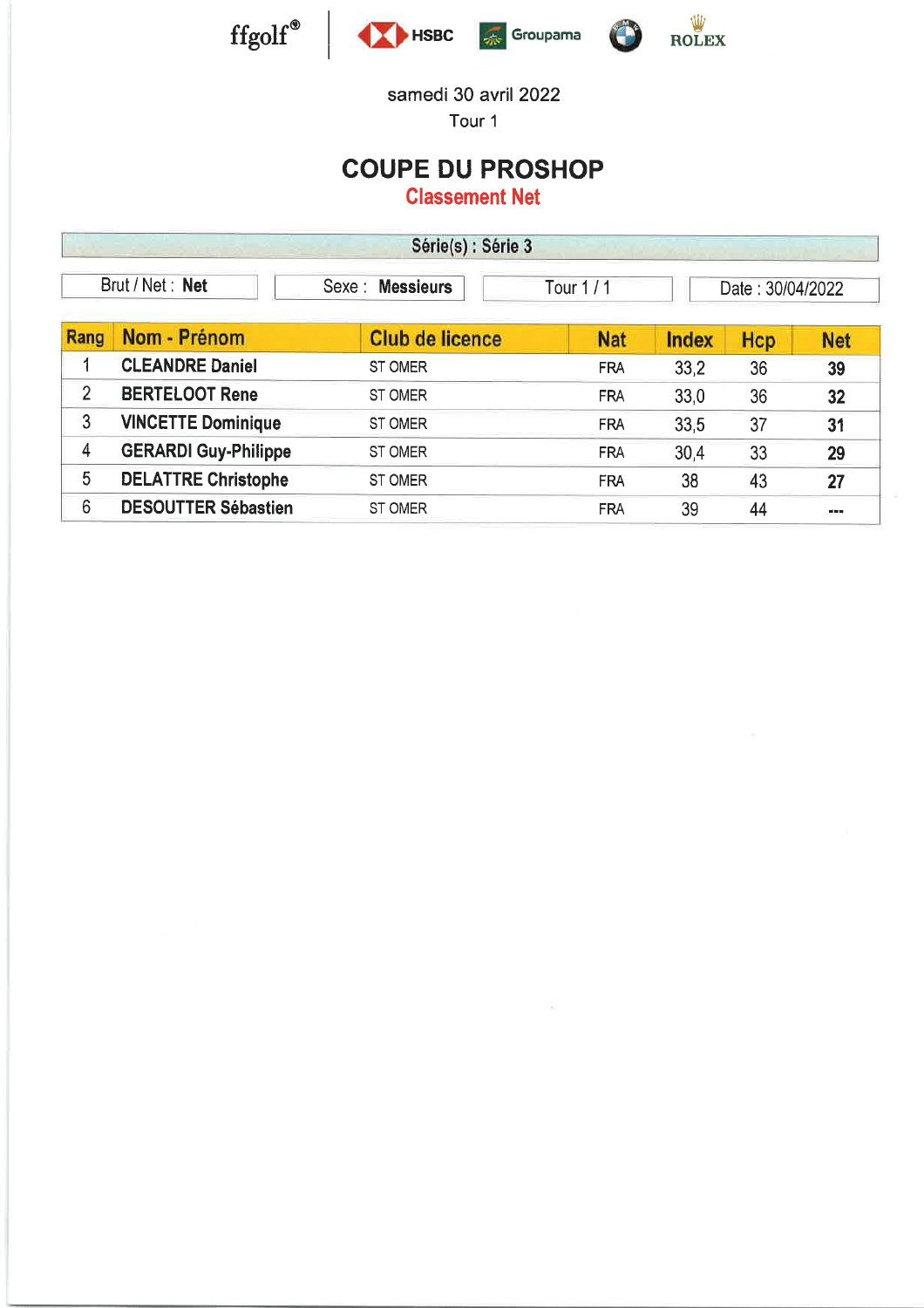



Tour <sup>1</sup>

### COUPE DU PROSHOP

| Série(s) : Série 3 |                          |                           |            |              |                  |            |  |  |
|--------------------|--------------------------|---------------------------|------------|--------------|------------------|------------|--|--|
| Brut / Net: Net    |                          | Sexe: Dames<br>Tour $1/1$ |            |              | Date: 30/04/2022 |            |  |  |
| Rang               | Nom - Prénom             | <b>Club de licence</b>    | <b>Nat</b> | <b>Index</b> | Hcp              | <b>Net</b> |  |  |
|                    | <b>BOUCHER Karine</b>    | <b>ST OMER</b>            | <b>FRA</b> | 31,0         | 34               | 35         |  |  |
| $\overline{2}$     | <b>DUPONT Raphaele</b>   | <b>ST OMER</b>            | <b>FRA</b> | 34,0         | 37               | 34         |  |  |
| 3                  | <b>HERMANT Isabelle</b>  | ST OMER                   | <b>FRA</b> | 32.5         | 35               | 34         |  |  |
| 4                  | <b>GRESPINET Sylvie</b>  | ST OMER                   | <b>FRA</b> | 31,0         | 34               | 31         |  |  |
| 5                  | <b>DELANNOY Nathalie</b> | <b>ST OMER</b>            | <b>FRA</b> | 37           | 41               | 30         |  |  |
| 6                  | <b>BLAS Nathalie</b>     | ST OMER                   | <b>FRA</b> | 34,3         | 37               | 25         |  |  |